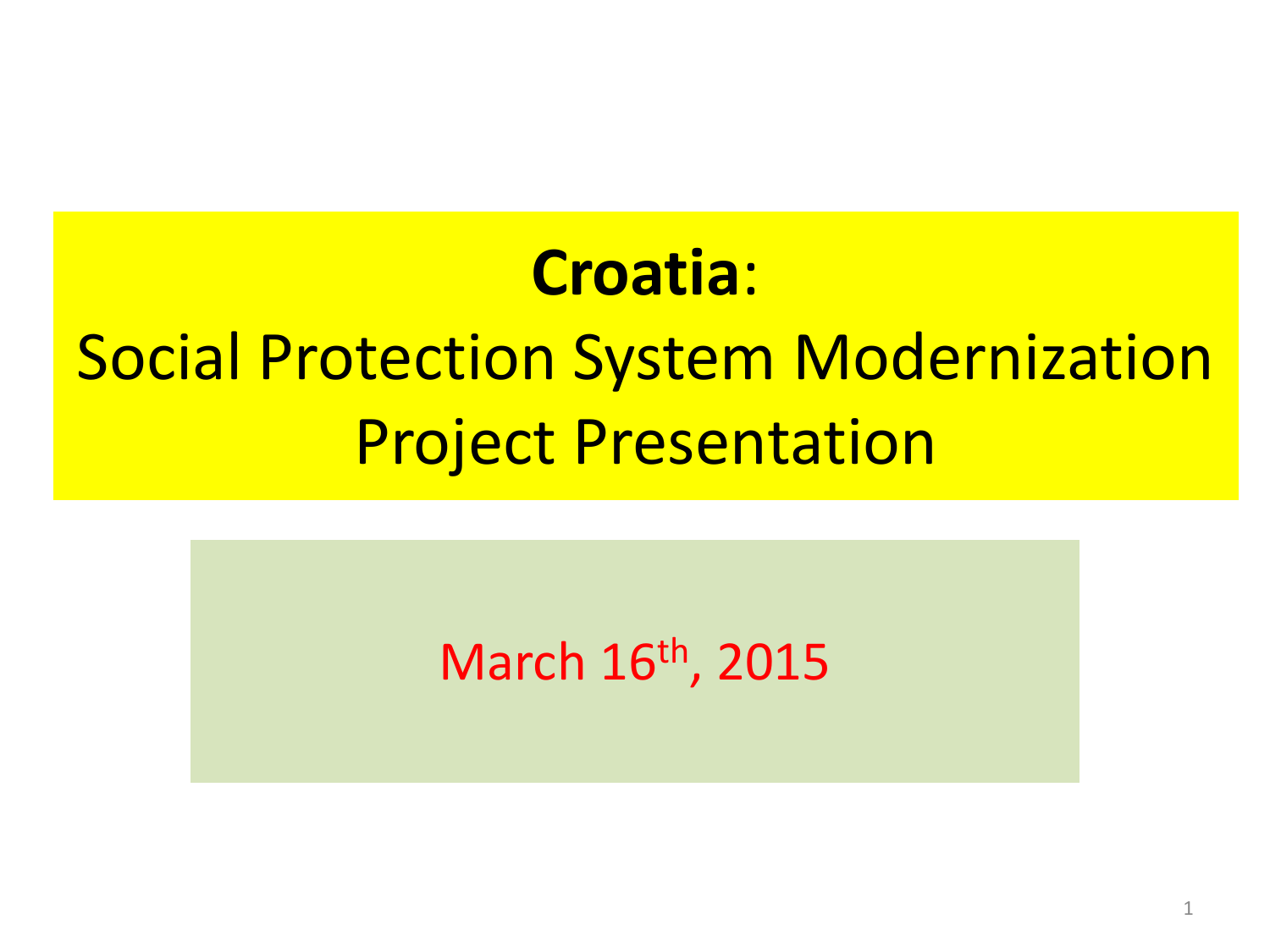#### Scope of the project: Five Areas, Five Ministries

| <b>Thematic area</b>                                                                                                                                                            | <b>Policy objective</b>                                                                                                                                                                                                                  |
|---------------------------------------------------------------------------------------------------------------------------------------------------------------------------------|------------------------------------------------------------------------------------------------------------------------------------------------------------------------------------------------------------------------------------------|
| 1) Consolidation of Social Benefit<br><b>Administration and Simplification</b><br>of Procedures (One Stop Shop)<br>2) Unified and Harmonized<br><b>Disability Certification</b> | Reduce admin costs & private costs of beneficiaries;<br><i>improve service delivery;</i><br>Simplify payment system;<br>Improve program compliance;<br>Improve quality of employ. & social services                                      |
| 3) Reducing Error, Fraud and<br><b>Corruption in Cash Benefits</b><br>(disability pensions; undeclared earnings; social<br>assistance)                                          | Pay the right beneficiary, the right amount, at the right time;<br>Generate fiscal savings & create fiscal space for pov. reduction<br>activities;<br>Modernize the oversight and control system across the social<br>protection system; |
| 4) De-institutionalization of<br><b>Vulnerable Children and Adults</b>                                                                                                          | Improve quality of life and care for vulnerable people;<br><b>Absorb EU Funds.</b>                                                                                                                                                       |
| 5) Activation of Vulnerable<br>Groups, (in particular social<br>assistance beneficiaries)                                                                                       | Improve the occupation rate;<br>Absorb EU funds;                                                                                                                                                                                         |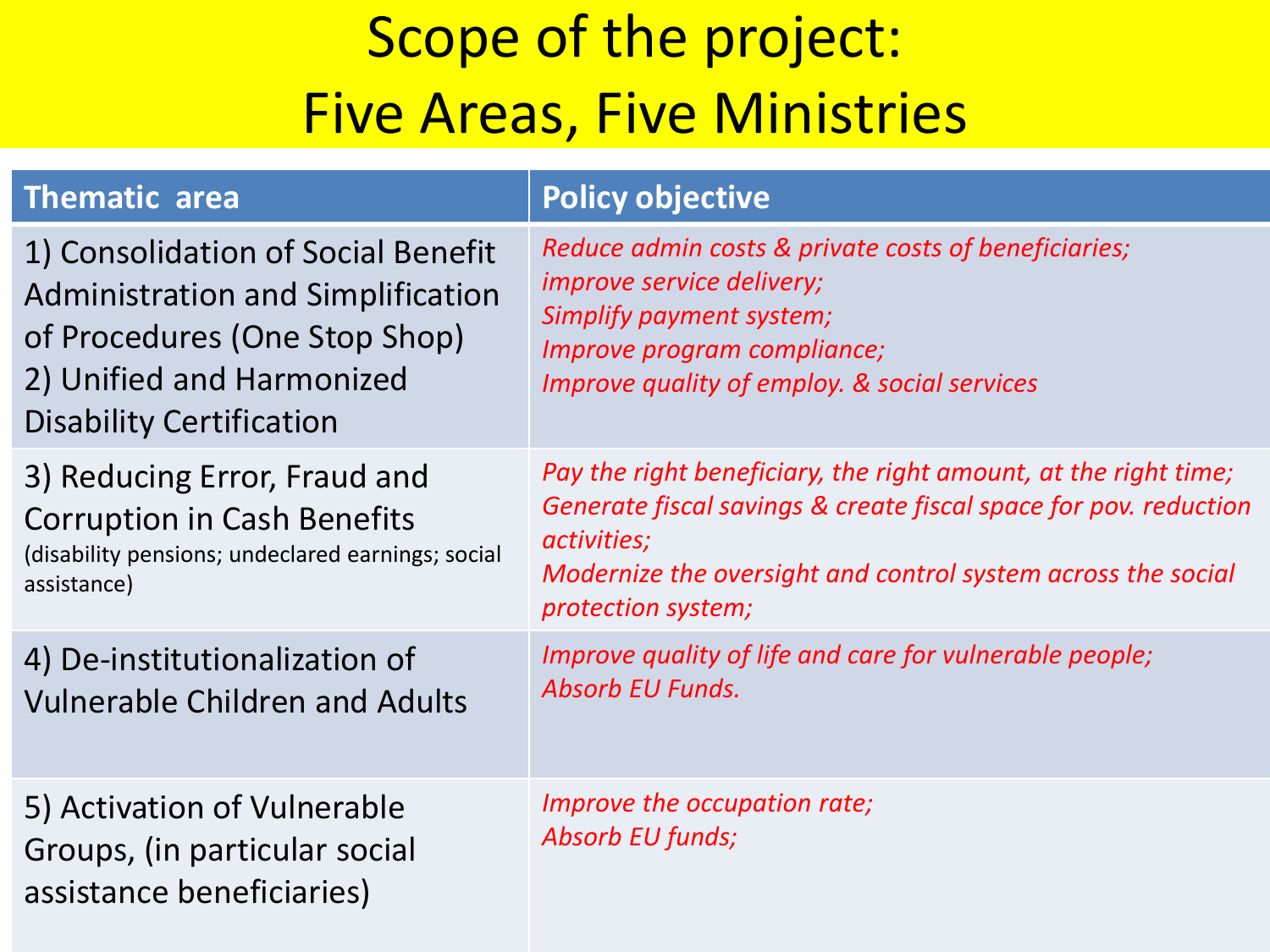## Scope of the Project

| <b>Result Area</b>          | <b>Participating ministries</b><br>& (agencies)                          | <b>Cash benefits and services</b><br>covered                                                 |
|-----------------------------|--------------------------------------------------------------------------|----------------------------------------------------------------------------------------------|
| <b>OSS</b>                  | MPA, MSPY, MH (CIHI),<br>MPE (PIF, CES)                                  | GMB, child allowances, non-<br>contributory maternity & child<br>grant, unemployment benefit |
| <b>CDCI</b>                 | MLPS, CDCI                                                               | Disability pensions and<br>allowances                                                        |
| <b>EFC</b>                  | MLPS, MSPY, 3<br><b>Inspection Teams (SI,</b><br>LI, Disability pension) | GMB, child allowances,<br>maternity, disability pensions,<br>unreported earnings             |
| De-institutio<br>nalization | <b>MSPY</b>                                                              | Social services<br>3                                                                         |
| Activation                  | CΕS                                                                      | Job-search, ALMPs                                                                            |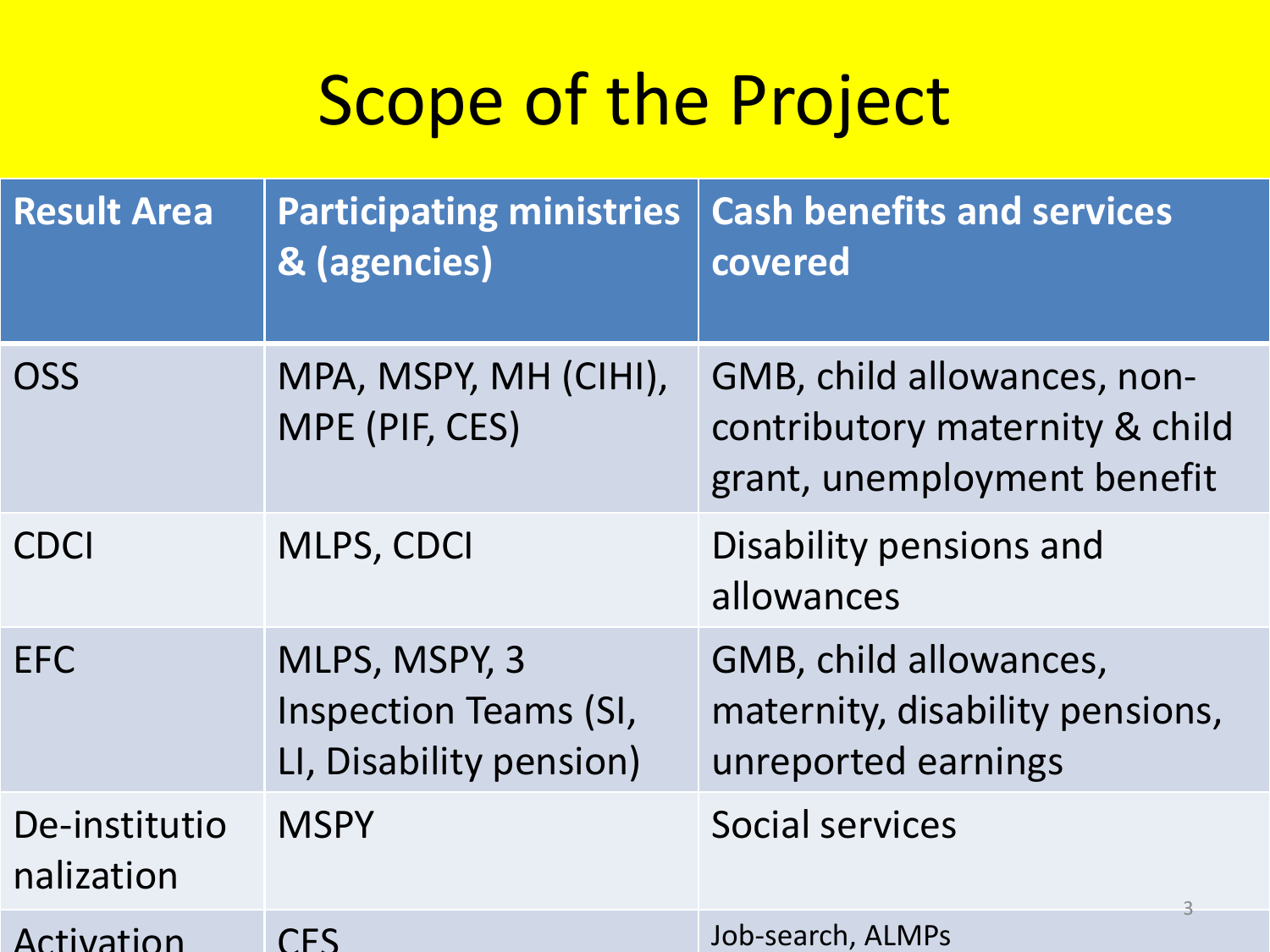## Scope of the Project

| <b>Component</b>                            | Size (tentative) | <b>Project Areas Covered</b>                                       |
|---------------------------------------------|------------------|--------------------------------------------------------------------|
| 1. Results - Based<br>Disbursement          | Euro 50 million  | <b>OSS</b><br><b>CDCI</b><br><b>EFC</b><br>De-institutionalization |
| 2. Technical<br>Assistance &<br>Investments | Euro 20 million  | All of the above plus<br>Activation                                |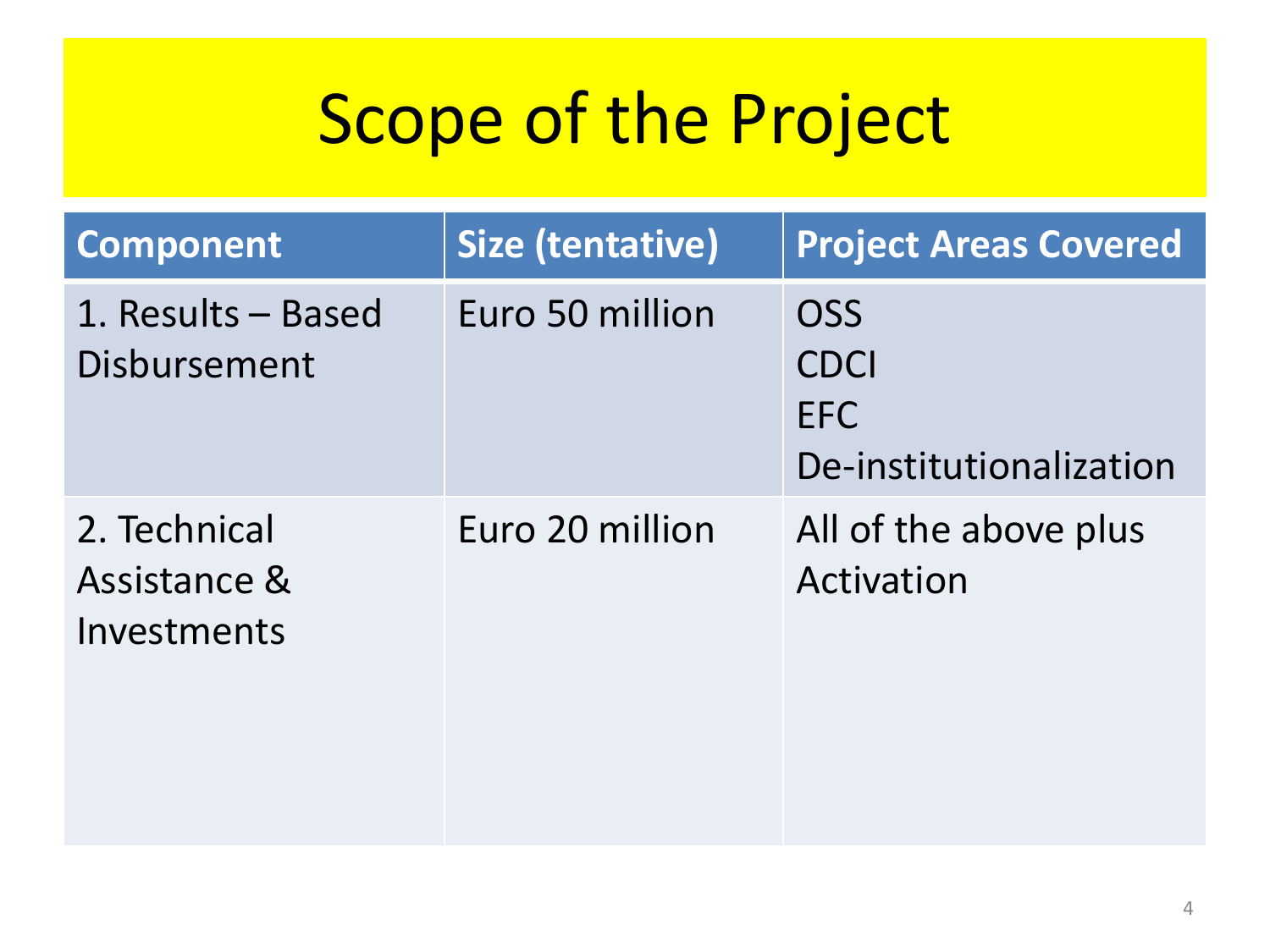## **Social Assistance Reform: Before and After**

| <b>Area/Topic</b>                           | <b>Before</b>                                                                                            | <b>After</b>                                                                                                                                | Ultimate results                                                                                               |
|---------------------------------------------|----------------------------------------------------------------------------------------------------------|---------------------------------------------------------------------------------------------------------------------------------------------|----------------------------------------------------------------------------------------------------------------|
| <b>OSS</b><br>8 <sub>k</sub><br><b>CDCI</b> | Multiple service delivery<br>networks<br><b>Multiple benefits</b><br>Heavy paperwork and<br>duplications | One Stop Shop for cash<br>benefits<br>Single disability certification<br>body<br>Less paperwork                                             | Streamlined vs.<br>delivery network;<br>Lower administrative<br>costs<br>Lower private costs<br>for applicants |
| <b>Reduce EFC</b>                           | Weak, incomplete<br>controls against EFC                                                                 | Effective mechanisms to<br>reduce EFC                                                                                                       | <b>Fiscal savings from</b><br>reduced EFC                                                                      |
| Activation                                  | <b>Job-Search and ALMPs</b><br>not tailored to individual<br>circumstances                               | Client profiling tested; if<br>outcome positive,<br>streamlined in CES<br>operations                                                        | Higher employment<br>rate, less<br>unemployment                                                                |
| De-institu-<br>tionalization                | Preference for residential<br>care units                                                                 | Reduction of the caseload in<br>residential care units,<br>beneficiaries moved to<br>family-type settings, some<br>institutions transformed | Improved quality of<br>life for vulnerable<br>5                                                                |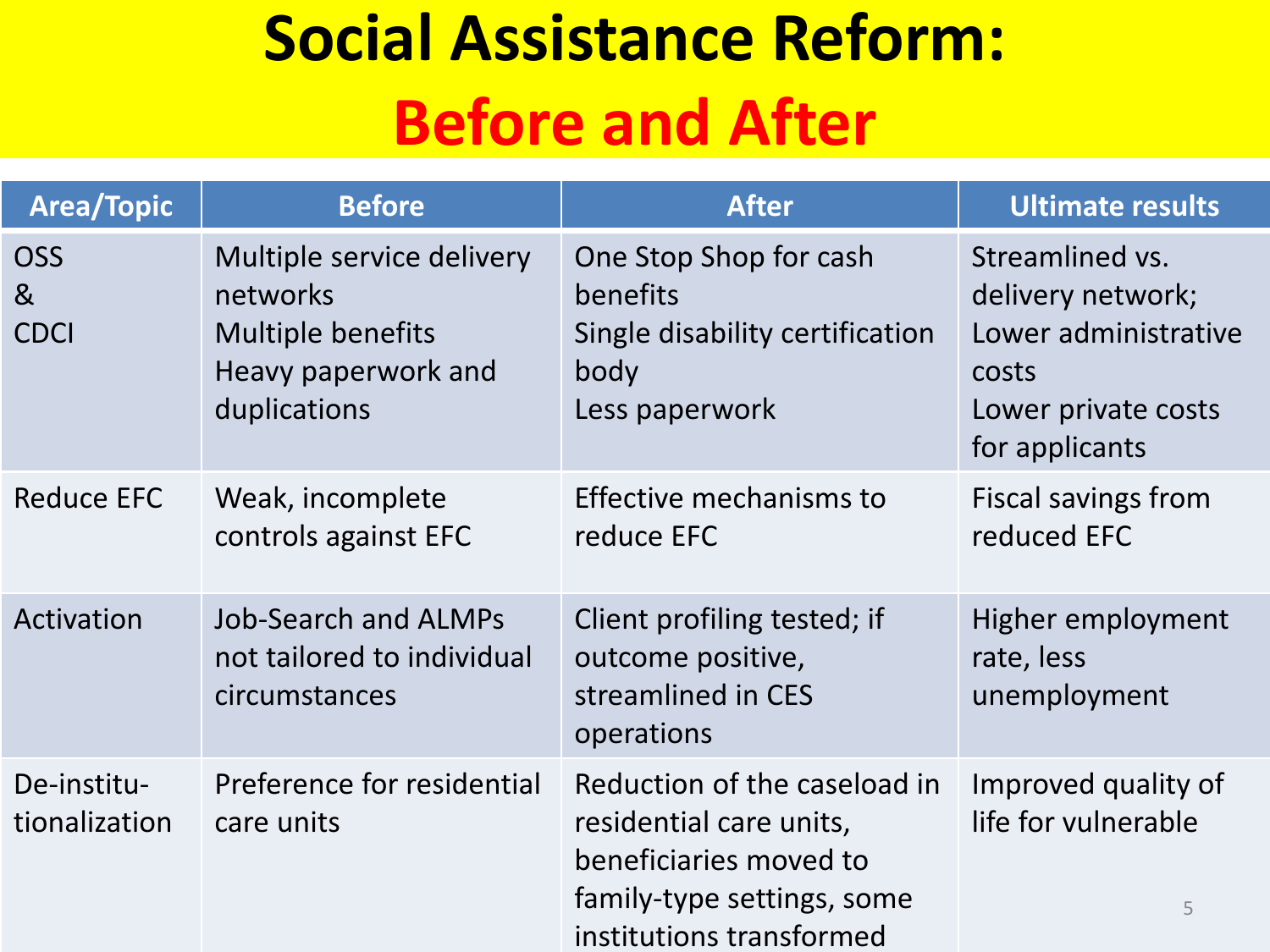## Thematic Area 1 One Stop Shop

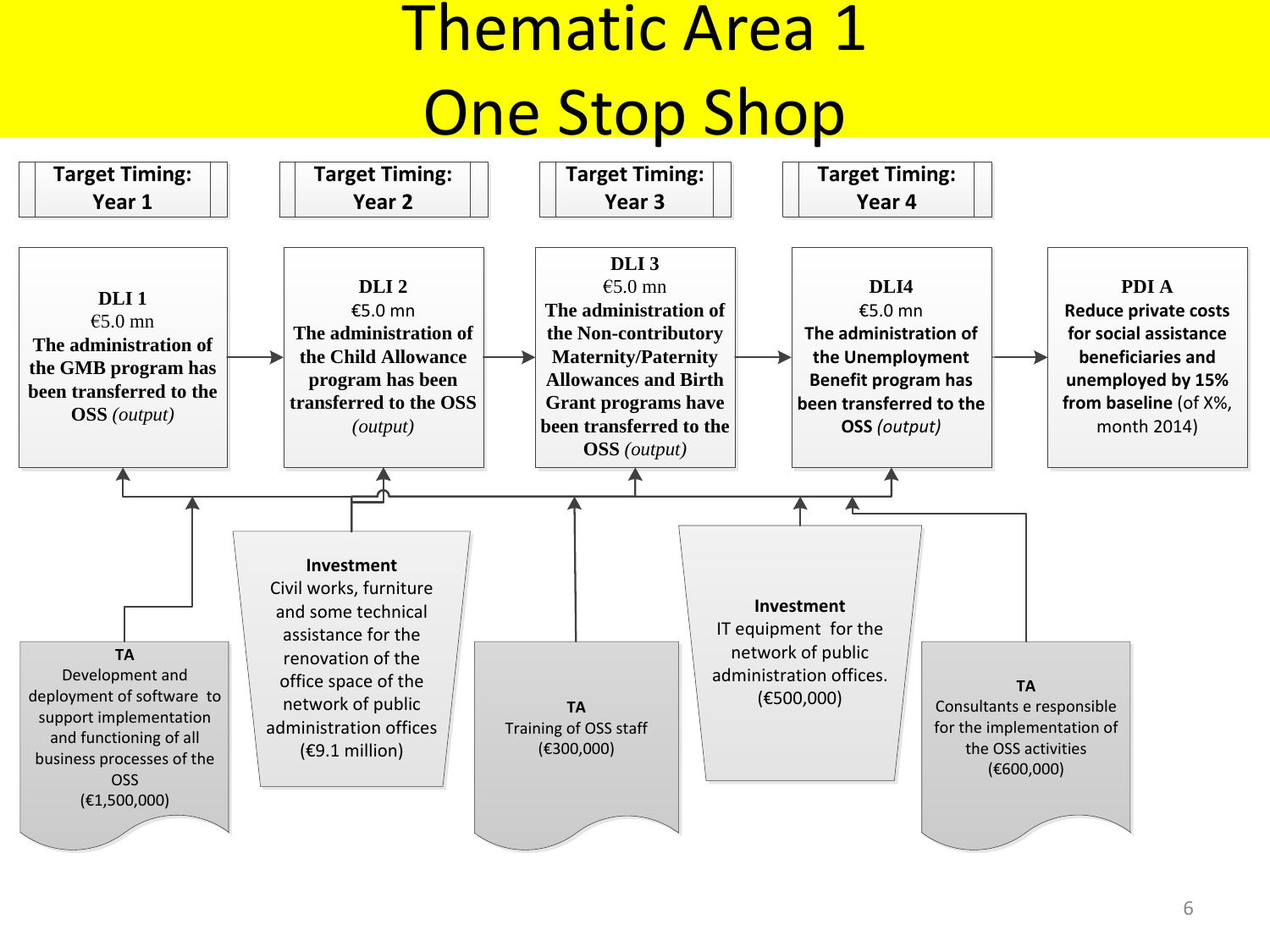## Thematic Area 2 CDCI

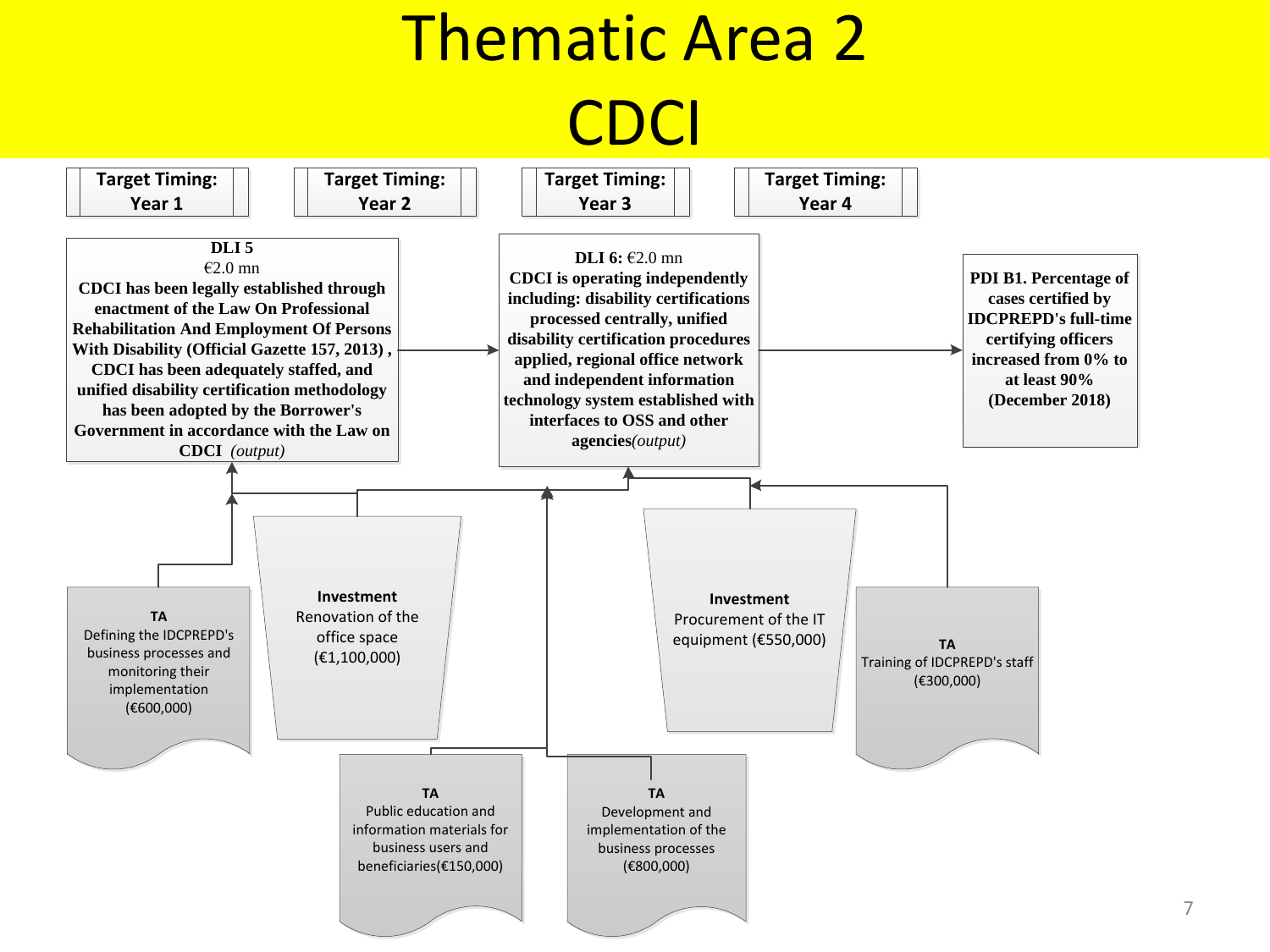## Thematic Area 3 Reduce Error and Fraud

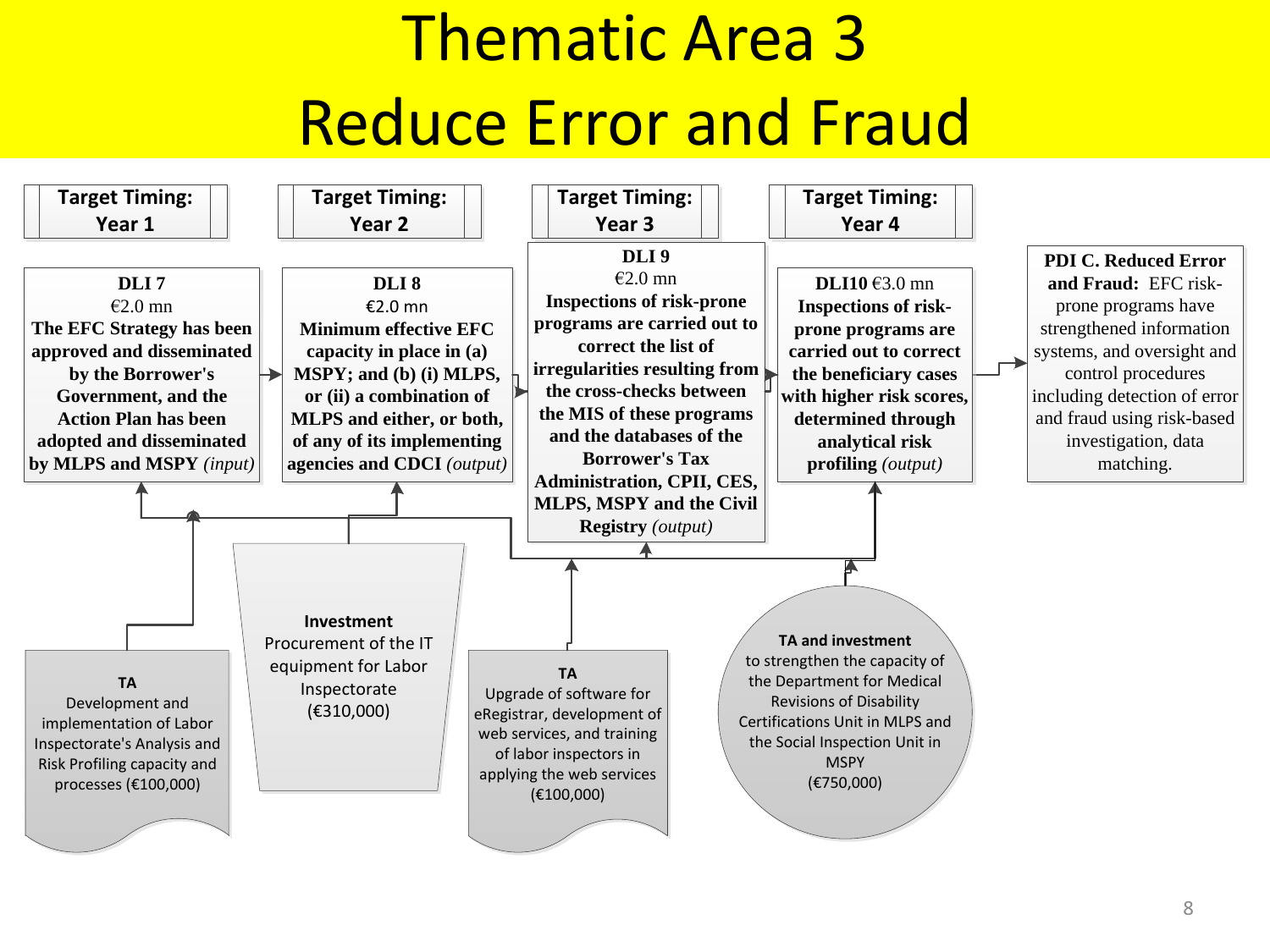### Thematic Area 4 De-Institutionalization

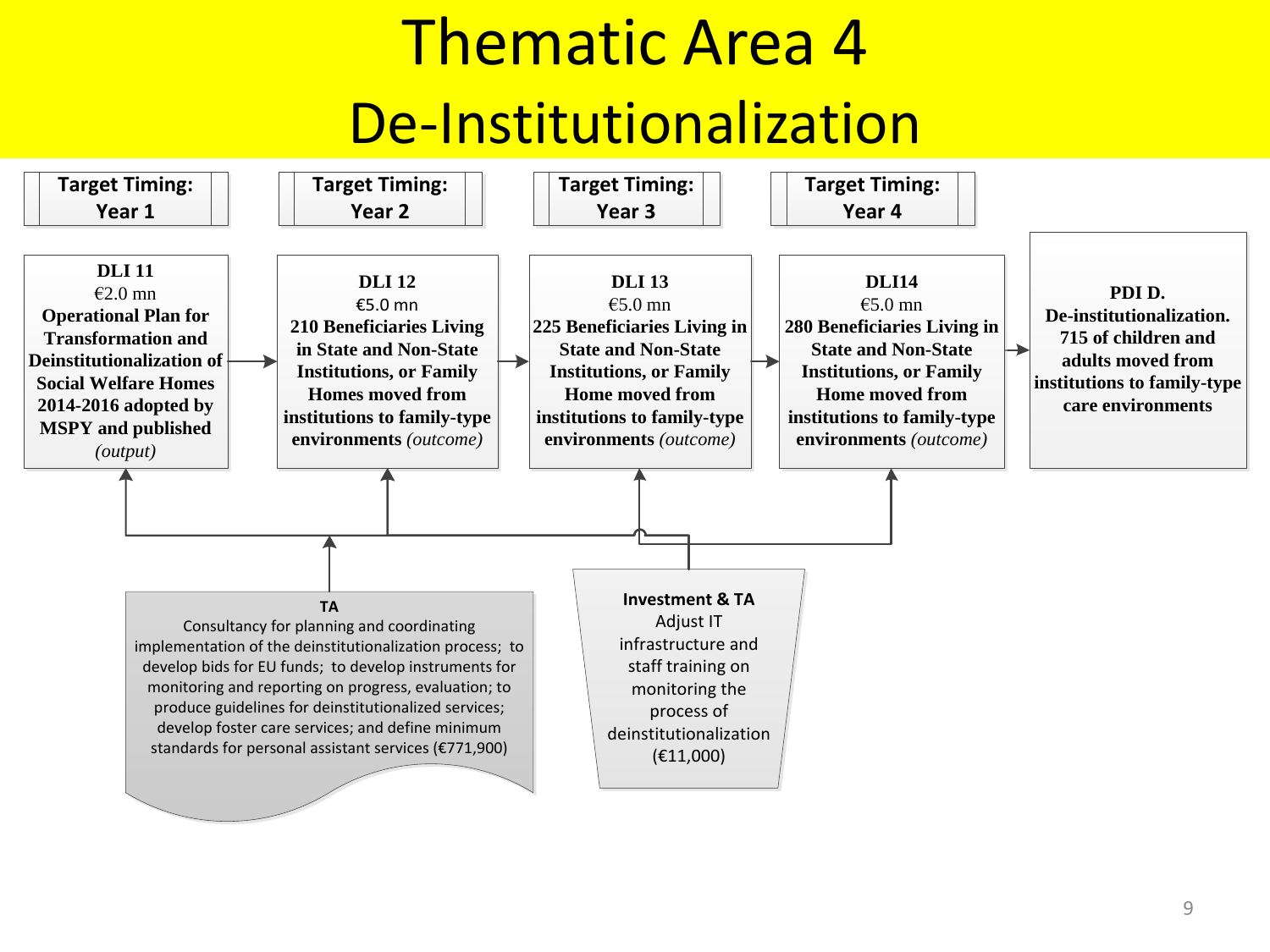## Thematic Area 5 Activation

- TA only
- Activity 1: develop a tool to profile the CES clients such as to detect the ones who face the risk of long-term unemployment
- Activity 2: carry out an evaluation, examining outcomes and process to learn the impact of the profiling tool and how to troubleshoot it, if needed
- End-goal: incorporate profiling into the CES toolkit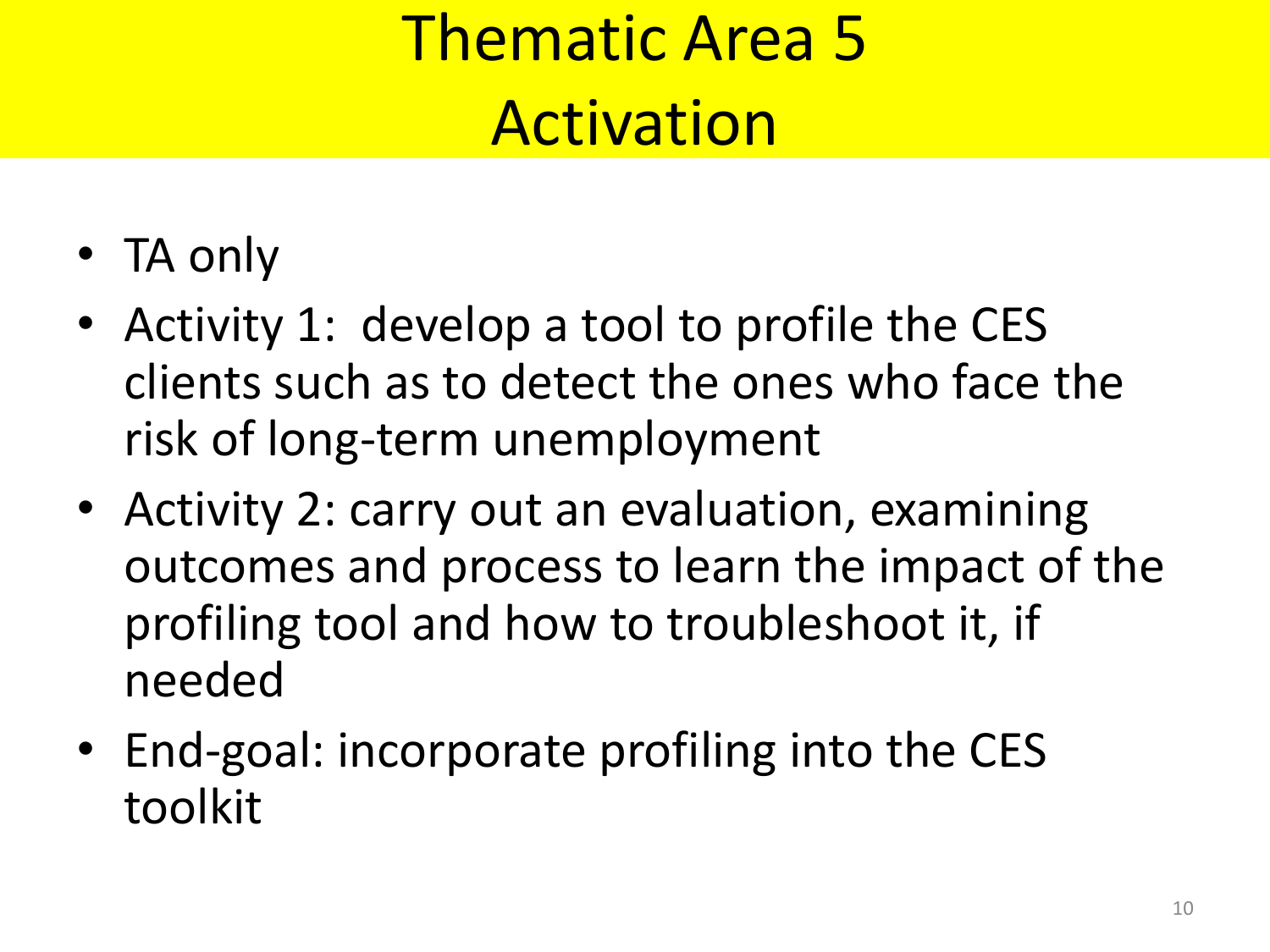# Example of DLI Compliance Protocol

| DLI# | <b>Disbursement-</b><br>linked Indicator<br>(DLI)    | <b>Definition of the DLI</b>                                                                                                                                                                                                                                       |       | <b>Draft Protocol to Evaluate</b><br><b>Compliance of the DLI</b>                                                                                                              |
|------|------------------------------------------------------|--------------------------------------------------------------------------------------------------------------------------------------------------------------------------------------------------------------------------------------------------------------------|-------|--------------------------------------------------------------------------------------------------------------------------------------------------------------------------------|
|      | The administration<br>of the GMB<br>program has been | This DLI will be met when at least<br>90% of the GMB beneficiaries are<br>paid, with GMB administered<br>through the OSS, for two<br>consecutive months; and at least<br>80% of the PAOs met minimum<br>service standards.<br>The formula to calculate the DLI is: |       | Data sources:<br><b>GMB payment monitoring</b><br>report<br>Procedures:<br>Payment monitoring<br>reports are sent to the<br>World Bank upon<br>completion of the DLI<br>target |
|      | transferred to the<br>OSS (output)                   | Number of applicants<br>approved by OSS that<br>have been paid in<br>month X                                                                                                                                                                                       | x 100 |                                                                                                                                                                                |
|      |                                                      | Number of<br>applications approved<br>by OSS in month X                                                                                                                                                                                                            |       |                                                                                                                                                                                |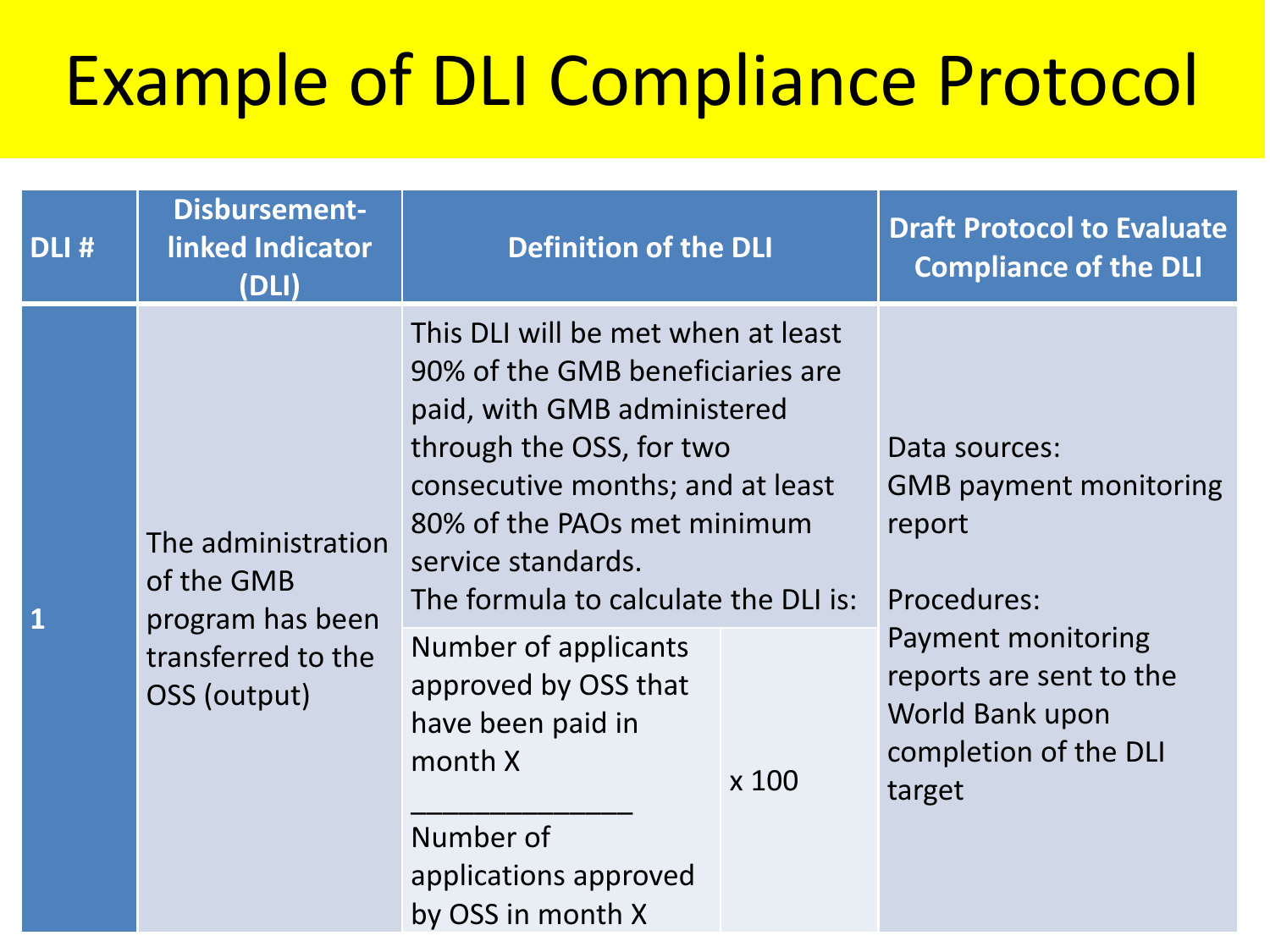# Example of DLI Compliance Protocol

• Verification of the achievement of a DLI:

- All the compliance conditions have been met? Satisfactory evidence submitted by client. Certification by WB TTL

• Once achieved, the DLI amount is disbursed to a Treasury account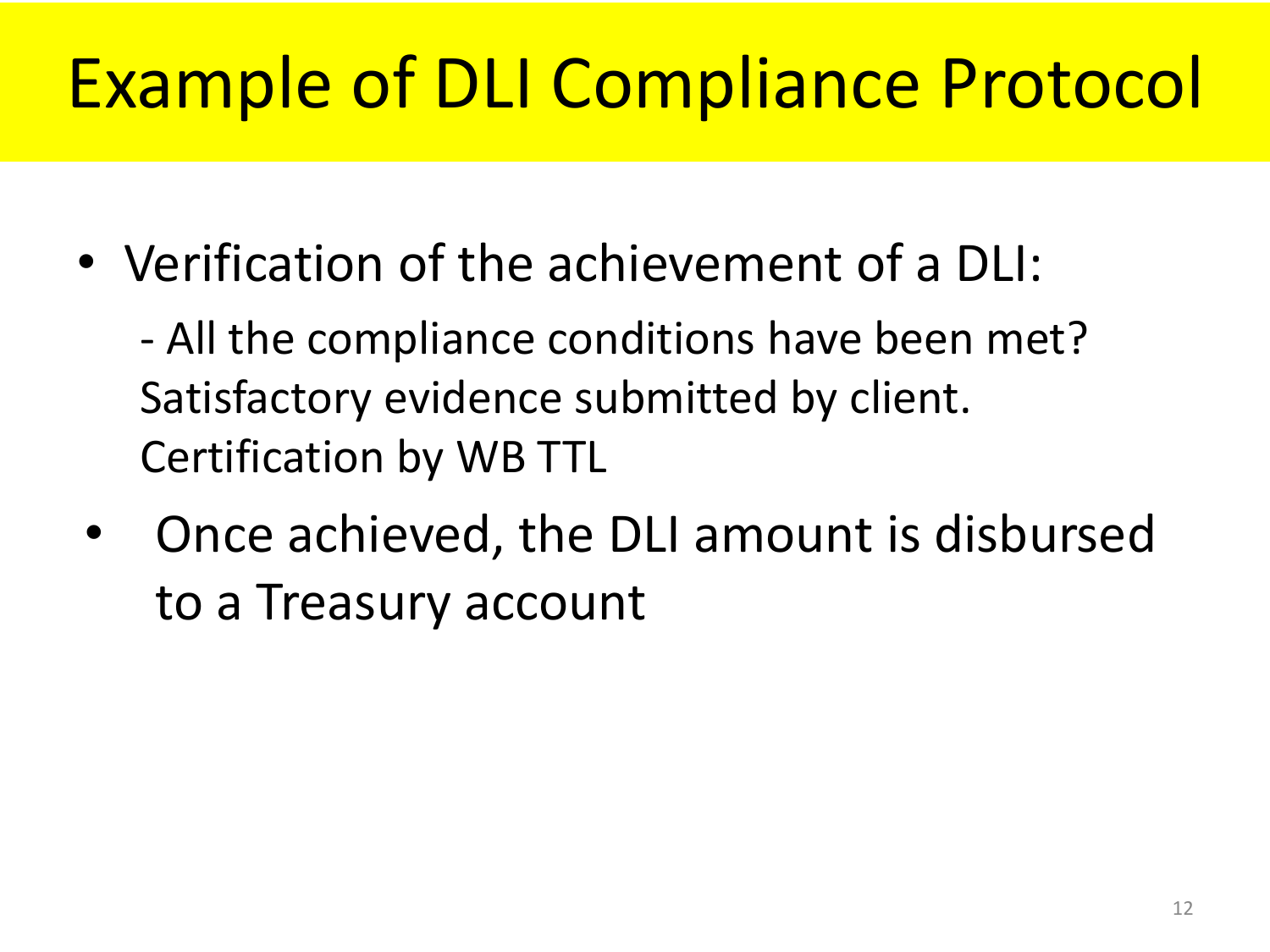## Technical Assistance/ Investment

- Supports the implementing ministries/ agencies to achieve the DLIs
- Tentative Allocation of Investment / TA

| <b>Thematic Area</b>               | <b>Estimated amount</b> |
|------------------------------------|-------------------------|
|                                    | (million Euro)          |
| <b>Thematic Area 1: OSS</b>        | 12                      |
| <b>Thematic Area 2: CDCI</b>       |                         |
| <b>Thematic Area 3: EFC</b>        | 2.25                    |
| <b>Thematic Area 4: De-</b>        | 0.75                    |
| <i><b>institutionalization</b></i> |                         |
| <b>Thematic Area 5: Activation</b> | 0.4                     |
| <b>Project Management</b>          | 0.6                     |
| Total                              | 20.0                    |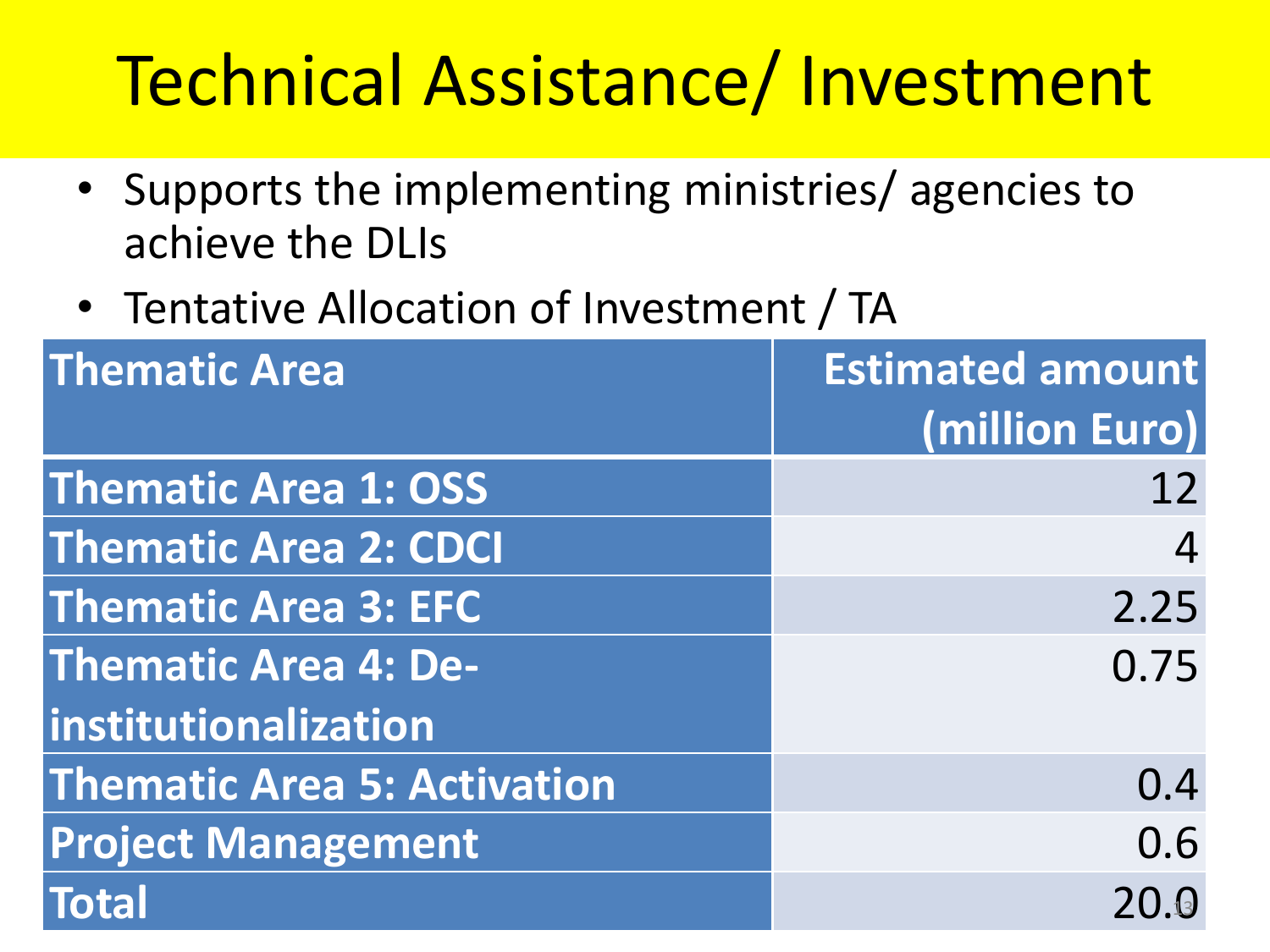## Institutional Arrangements on the Croatian Side

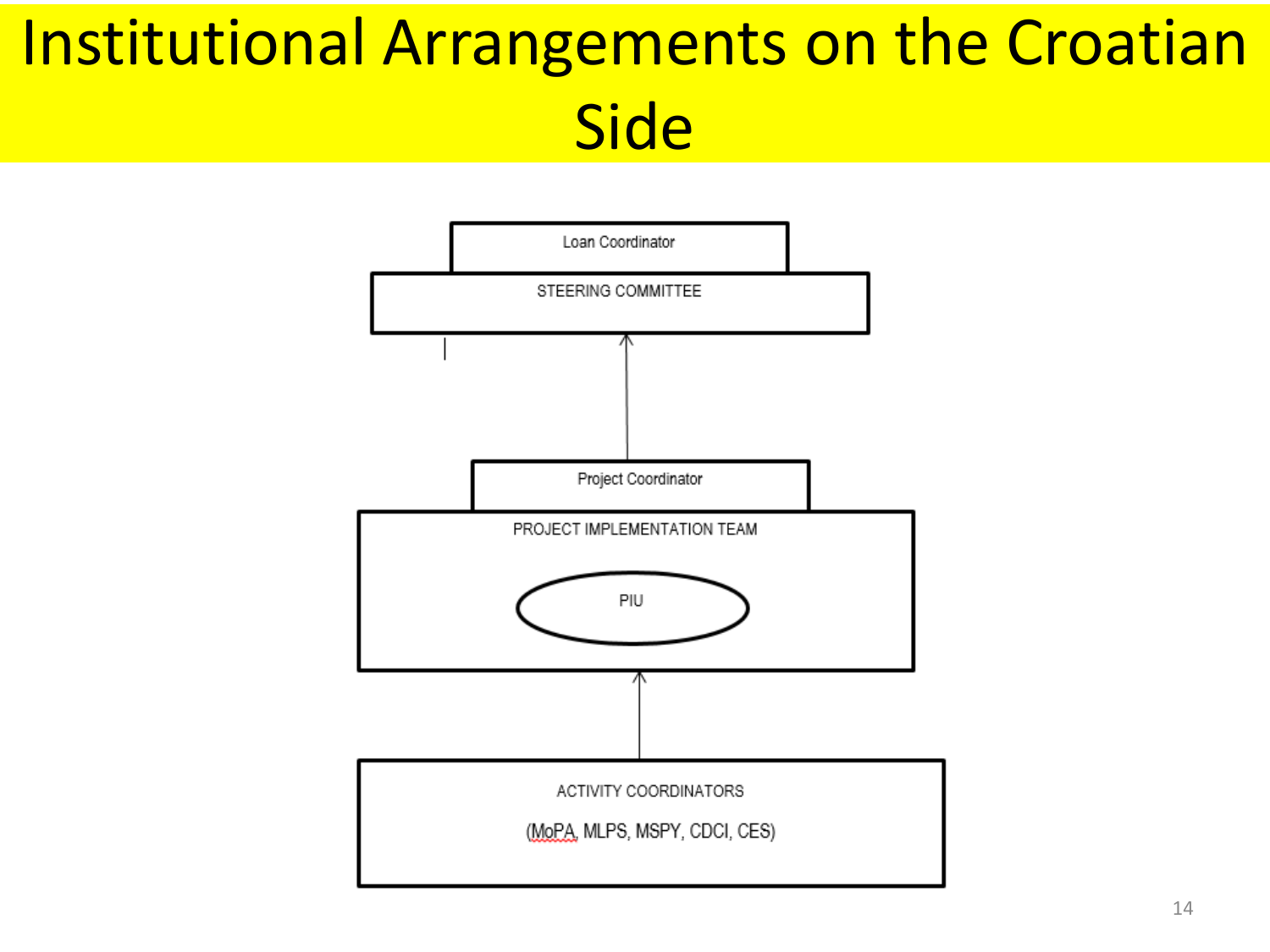## Monitoring and Evaluation

- **14 DLIs, plus:**
- **Indicator 1:** Reduce private costs for social assistance beneficiaries and unemployed by 15% from baseline (of X%, month 2014)
- **Indicator 2:** Number of beneficiaries living in State and non-State Institutions or Family homes moved from institutions to family-type care environments
- **Indicator 3:** Cumulative fiscal savings of at least 0.5% of GDP